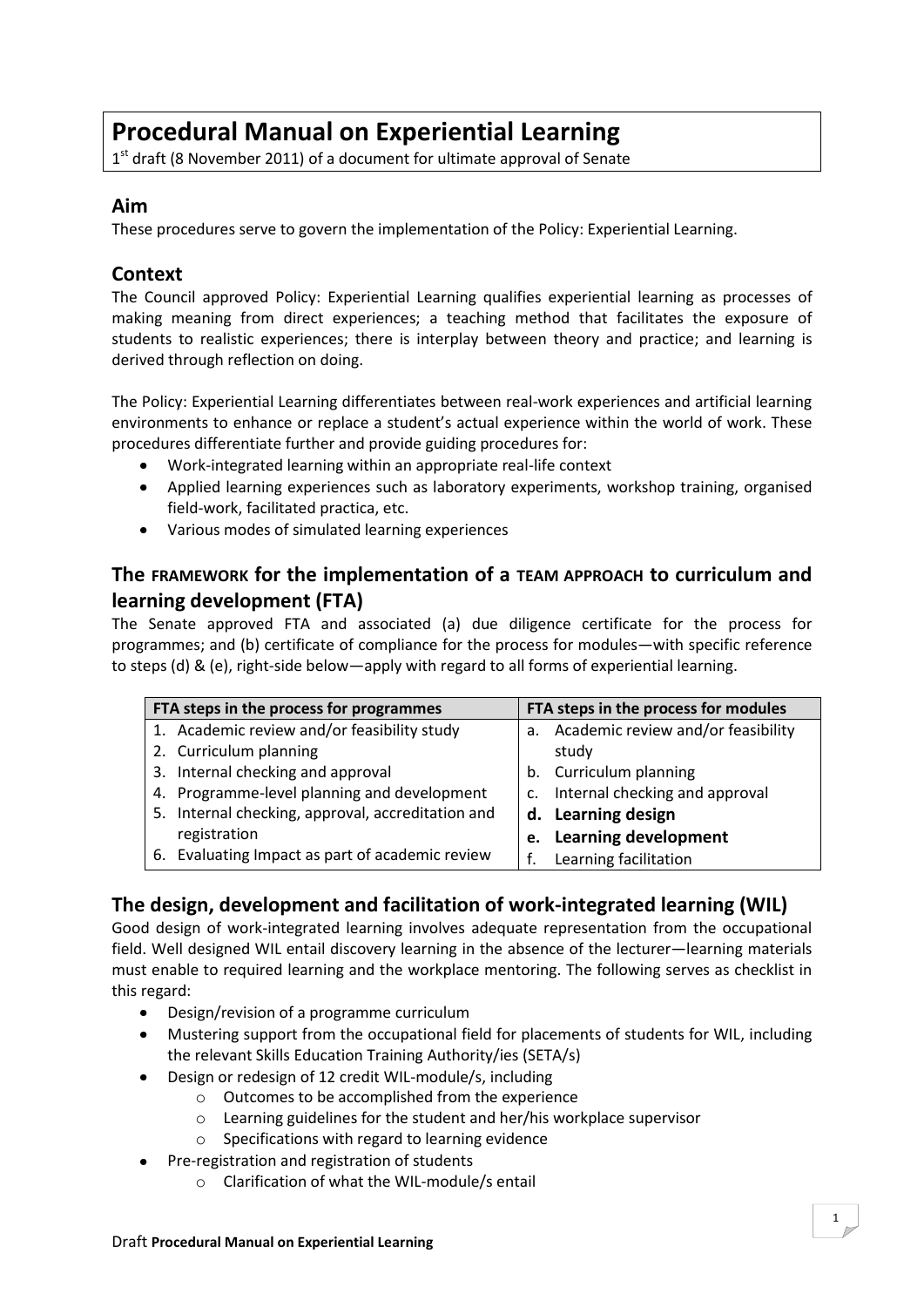- o Provision of the WIL learning materials
- Securing of placements for students to enable completion of credit-bearing WIL
	- o Relationship building within the occupational field
	- o Partnering with appropriate and willing hosting organisations and entering into memoranda of undertaking
	- o Where feasible, facilitate SETA discretionary grants for *workplace experience*
	- $\circ$  Contracting of the work-integrated learning required and entering into a memorandum of agreement for each student
- Monitoring (formative assessment) of the learning progress of students and quality of  $\bullet$ learning derived
- Summative assessment both within the workplace—obtaining the assessment input from the workplace supervisor and/or mentor—and of the learning evidence submitted by each student
- Disciplinary and grievance procedures pertaining to WIL
- Quality assurance of the WIL module/s within programme as well as satisfying the  $\bullet$ imperatives of professional and/or statutory bodies
- College/school/academic departmental structure with regard to WIL, for example:
	- o A functional advisory process with adequate representation from and/or consultation of the occupational field
	- o A teaching & learning committee focussing of WIL matters

In addition to Workplace learning (WPL), the Council for Higher Education advocates a typology of WIL to include three additional curricular modalities, namely:

- Work-directed theoretical learning (WDTL)
- Problem-based learning (PBL)
- Project-based learning (PJBL)

## **The design, development and facilitation of applied learning experiences**

Within certain disciplines—such as Agriculture; Animal Health; Life and Consumer Sciences; Environmental Sciences; and Engineering—applied learning is inevitable for the delivery of competent graduates, regardless if the mode of education is distance. Such learning may be contracted to an independent provider and/or offered by the academic department concerned with or without professional/statutory body involvement and/or contribution. A checklist of aspects to take into consideration includes:

- Set the objectives of the applied learning experience
- Design the intervention plan
- Develop learning materials
- Arrange and/or order required facilities, equipment, resources, chemicals, safety precautions, etc.
- Contract technical expertise and/or providers
- Schedule event/s and reserve venues, facilities, accommodations, transportation
- Arrange attendance administration and payment (if applicable)
- Generate invitations/notifications
- $\bullet$ Administer bookings and keep records
- Facilitate the lab experiments, workshop training, field-work, practica, etc
- Assess participants (students) and record marks
- Evaluate the success of the intervention
- Conclude the learning experience
- Make sure all equipment and resources are appropriately returned
- Conclude the administration of the specific learning experience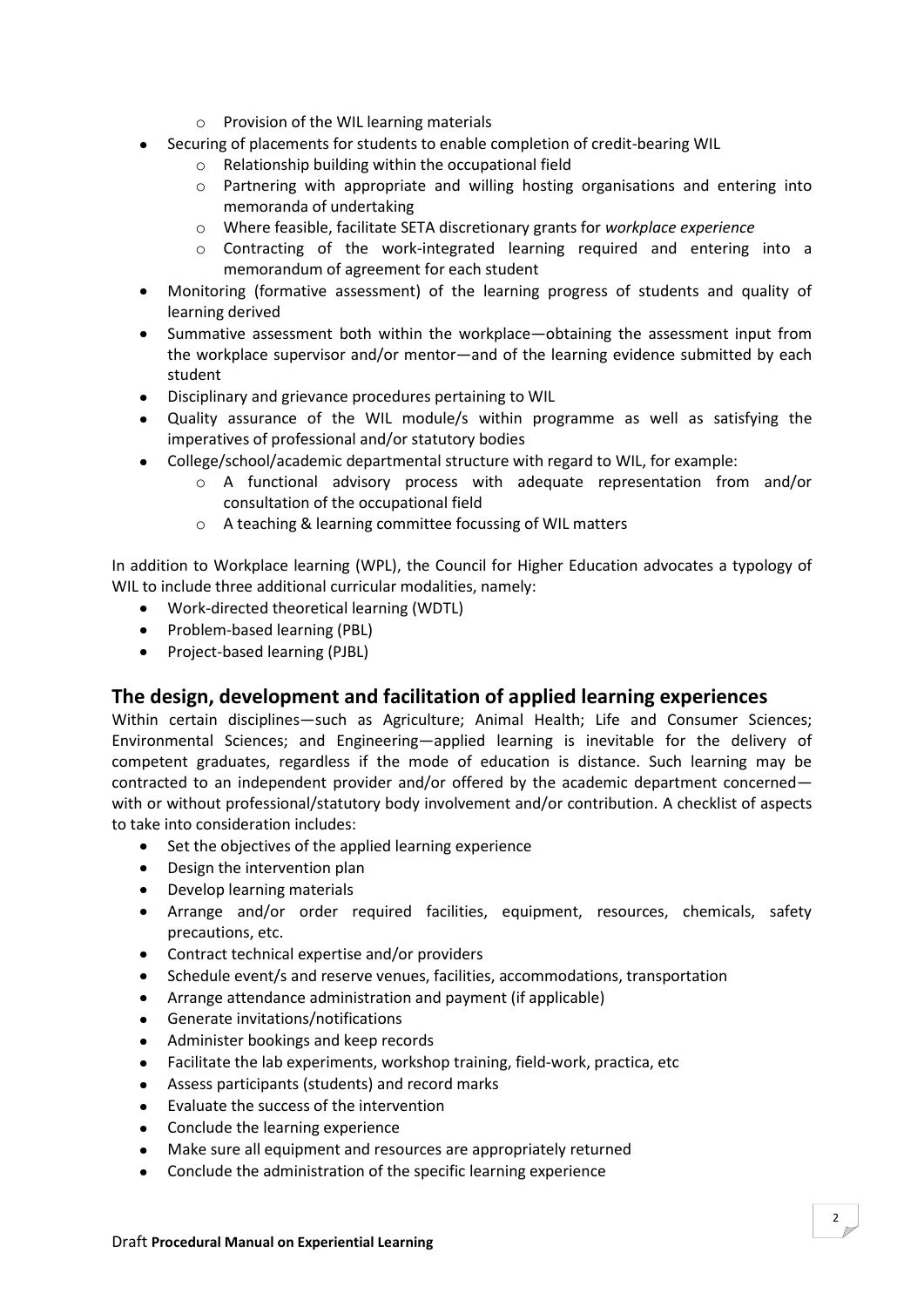## **The design, development and facilitation of simulated work experiences**

Written simulations, including administrative low fidelity & assignments through eportfolios 3-D models, such as a mannequin, part-task Screen-based simulation software, DVDs, virtual realities Standardised real or role play, e.g. trained actors Intermediate fidelity PC controlled, programmeable; but not fully interactive Interactive PC controlled model driven; known as high-fidelity simulation platforms

A typology of modes of simulations can be represented as a continuum of differentiation:

In addition to the typology-continuum of modes of simulations a range of six simulation modalities can be identified:

- Low-fidelity simulation modalities generally static models allowing very little learner  $\bullet$ interaction
- High-fidelity simulation modalities, e.g. complex simulators
- Standardized patient educators specially trained 'actors' to portray  $\bullet$
- $\bullet$  Serious gaming  $-$  uses video game technology
- Desktop simulations and virtual worlds  $\bullet$
- Virtual reality and visualisation

The creation an educational simulation is not about a series of tasks; instead designing simulations involve imagination, values, and consistency. Four basic design questions are recommended, which not be regarded as steps; but rather a conscious underlying methodology. The four questions that follow should not be answered explicitly. Well designed simulations contain implicit answers to the four questions:

- $\bullet$ What is the problem? — issue, situation (or what is the event about? — general picture)
- Who are the participants? roles, identities, powers  $\bullet$
- What do they have to do?  $-$  job, decision-making, function
- What do they do it with? documents, materials, instructions, existing knowledge

When giving consideration to selecting a ready-made simulation for use or for adapting; the following inventory of conditions upon which to base choice may be used:

- $\bullet$ Budgetary constraints and value for money
- Number of students that can participate  $\bullet$
- The required timeframe  $\bullet$
- The abilities required from the target participants  $\bullet$
- Materials required  $\bullet$
- ICT bandwidth insensitivity and inherent technical requirements  $\bullet$
- $\bullet$ The extent to which the objectives of the simulation match the intended learning outcomes
- The potential conveyance of facts and/or information  $\bullet$
- $\bullet$ The model inherent to the simulation
- The openness (or closed) nature for enabling decision-making  $\bullet$
- $\bullet$ The communication skills inherent to the simulation
- $\bullet$ Language usage requirements
- The behavioural objectives
- The relationship/team-building value
- The prediction practice it offers $\bullet$